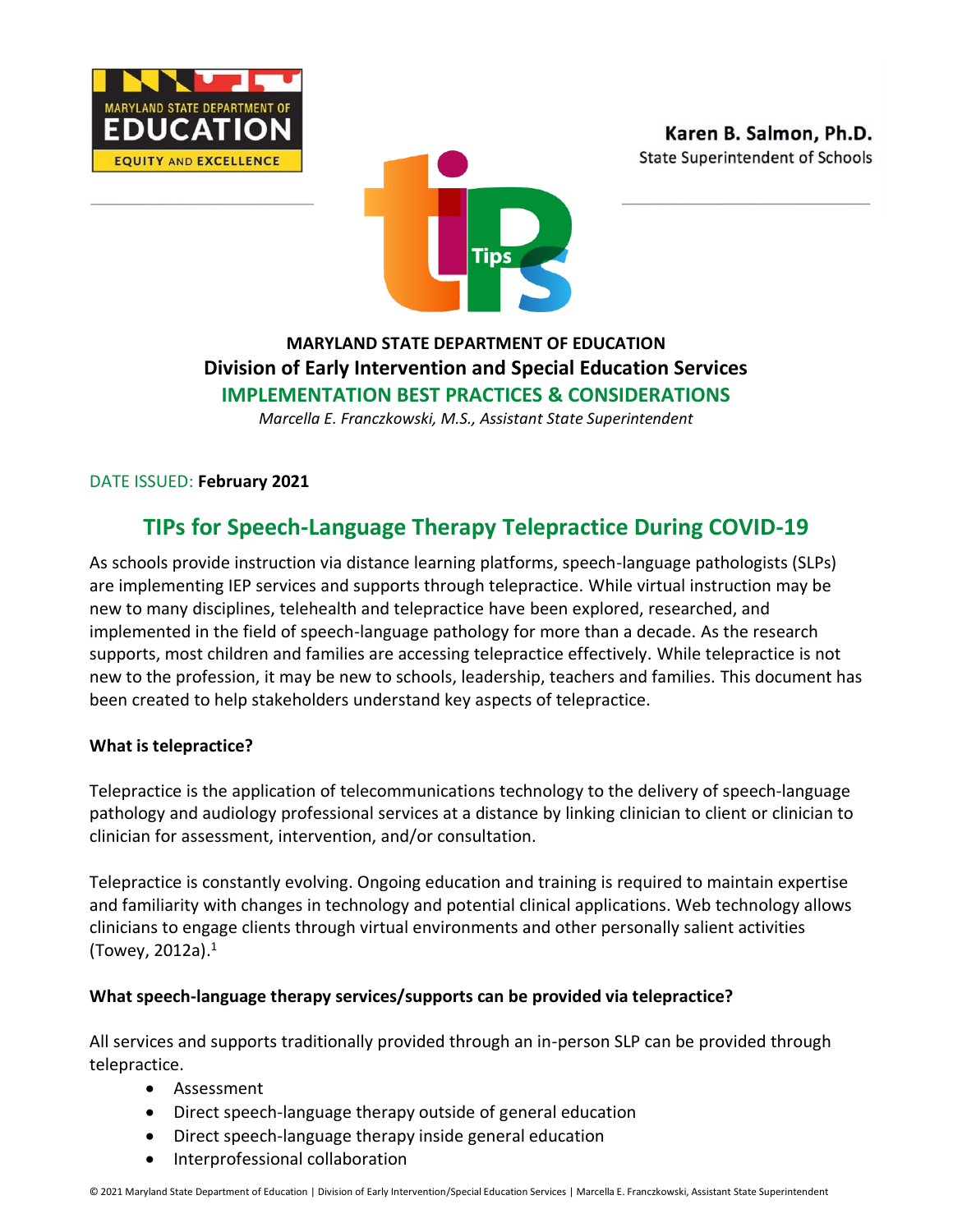#### **Maryland State Department of Education Division of Early Intervention and Special Education Services** *TIPs for Telepractice During COVID-19 and Speech-Language Therapy*

- Coaching
- Consultation
- Observation

#### **Is parental consent necessary?**

Parents must be informed verbally or in writing of the limitations of services provided through telepractice. Maryland licensure regulations state that the SLP must inform the patient and consultants regarding the following: "the quality of transmitted data may affect the quality of services provided by the provider; and that changes in the environment and test conditions could be impossible to make during delivery of telehealth services."<sup>2</sup>

#### **Are there any special licensure requirements for SLPs in Maryland who treat through telepractice?**

The provider must hold a State license and adhere to the same requirements as in-person practice. For students or children with disabilities residing outside of Maryland, there may be limitations on the ability of a Maryland licensed SLP to provide the specified services. SLPs should check license practice rules for each state outside of Maryland.<sup>3</sup>

#### **How are my child's privacy rights being considered if the SLP treats in a group during telepractice?**

Parents should be informed if services will be provided in group settings through telepractice. Some personally identified information (PII) may be shared with other students and families in group telepractice setting including student name and IEP goals.<sup>4</sup>

#### **Does telepractice support FAPE?**

Telepractice provides access to speech therapy that affords educational benefit. "ED [US Department of Education] noted that many disability-related modifications and services may be effectively provided online, which may include, for instance, . . . many speech or language services through video conferencing."<sup>5</sup> As with in-person speech therapy, variations in service delivery are made on an individualized basis.<sup>6</sup>

### **How will telepractice be affected once students/children return to in-person/face-to-face classroom instruction?**

As prior to COVID-19 restrictions, telepractice may be considered as an option for the delivery of speech-language services in the schools.